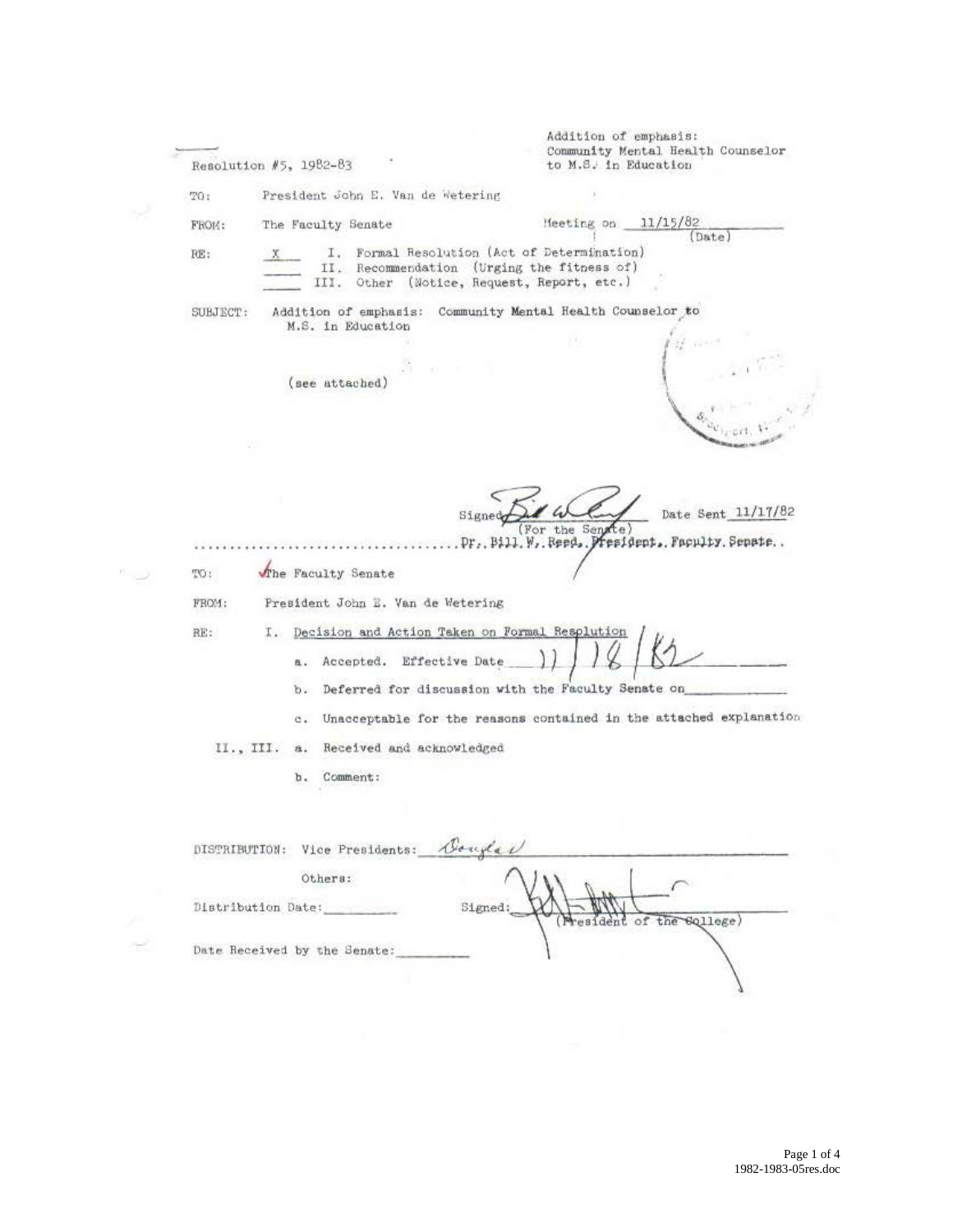November 11, 1982

TO: The Faculty Senate

FROM: The Graduate Policies Committee, Sondra Fraleigh, Chairperson

The Graduate Policies Committee recommends acceptance of the attached emphasis revision which results in the addition of the emphasis: Community Mental Health Counselor to the M.S. in Education.

The new emphasis gives more definition to what was previously considered under Non-Educational Settings. The total<br>hours have been increased from 36 to 39, a prerequisite of an<br>Undergraduate or Graduate Statistics course has been included,<br>a second internship will be requi electives (Theories of Personality, and Psychopathology) will be required in the new emphasis.

The new emphasis is in addition to two other existing emphases: Educational Settings a. School Counselor, b. Higher Education and College Student Personnel Services.

The new emphasis addresses increased student interest<br>according to employment goals. One-third of the 1979-80 graduating class have taken positions as community mental health counselors.

SHF:ncw

 $\mathcal{D} \subset \mathcal{D}$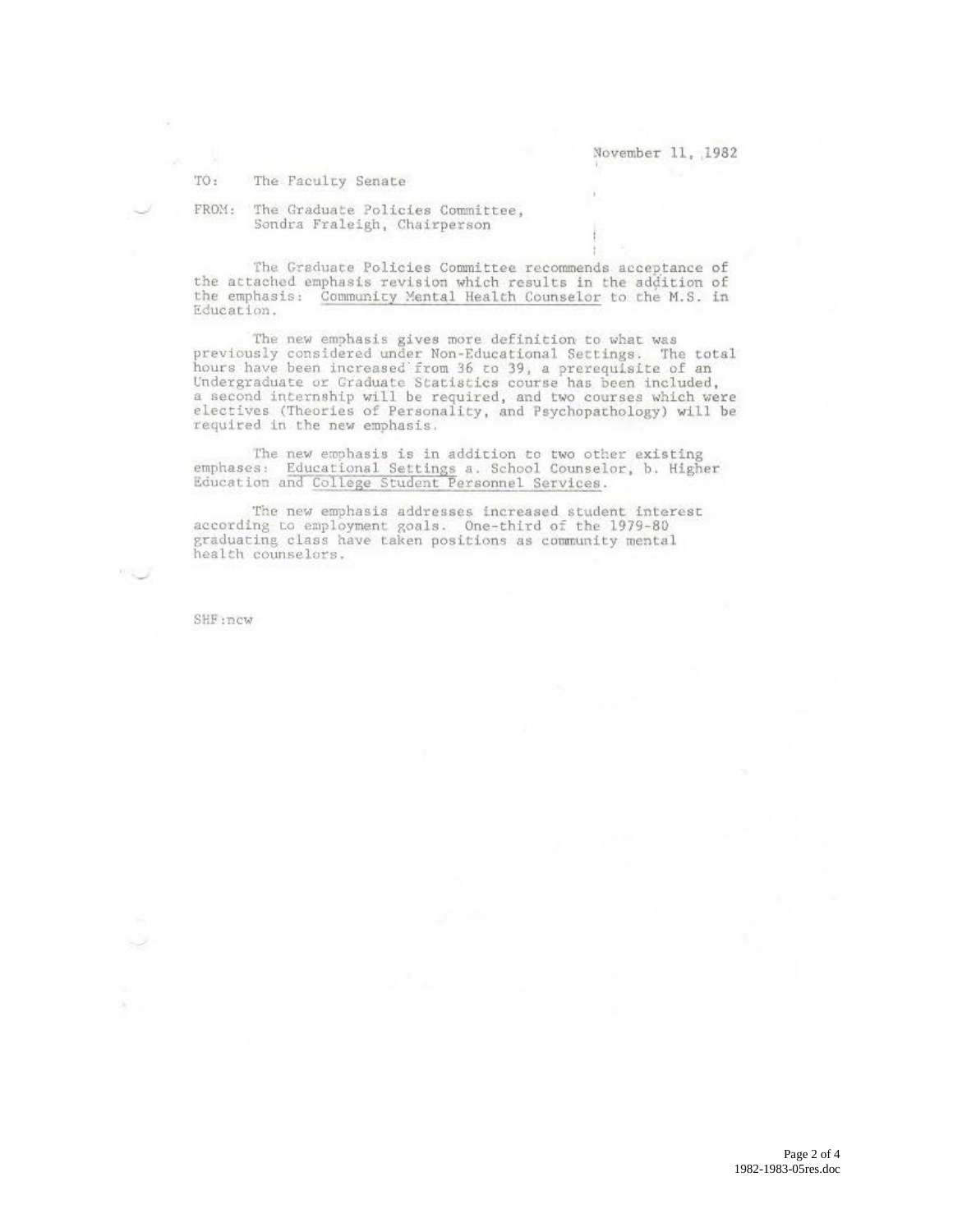$\mathbb{R}^n$ State University of New York Department of Counselor Education **COLLEGE AT BROCKPORT** 716-393-2238/223V Brockport, New York 14420 ř. September 10, 1982 TO: Dr. Billy Reed, Presidenc **Faculty Senate** FROM: Dr. Joseph R. Kander, Chair<br>Department of Counselor Education RE: Emphases Rovisions Or. John Phillips has indicated to me that I should notify you of some revisions we have nade regarding emphases within our N.S. in Education program. These are as follows: Existing Emphases 1. School Counselor<br>2. Higher Education and Non-Educational Settings 3. College Student Personnel Services Rovised Emphases 1. Community Mental Health Counselor 2. Educational Settings a. School Coumselor<br>b. Higher Education 3. Colloge Student Personnel Services On page 2 of the attached memo to Dr. Phillips, you can see th vevisions made to our H.S. in Education program. If you have any questions, please contact me.  $\sim$ dr Attachment